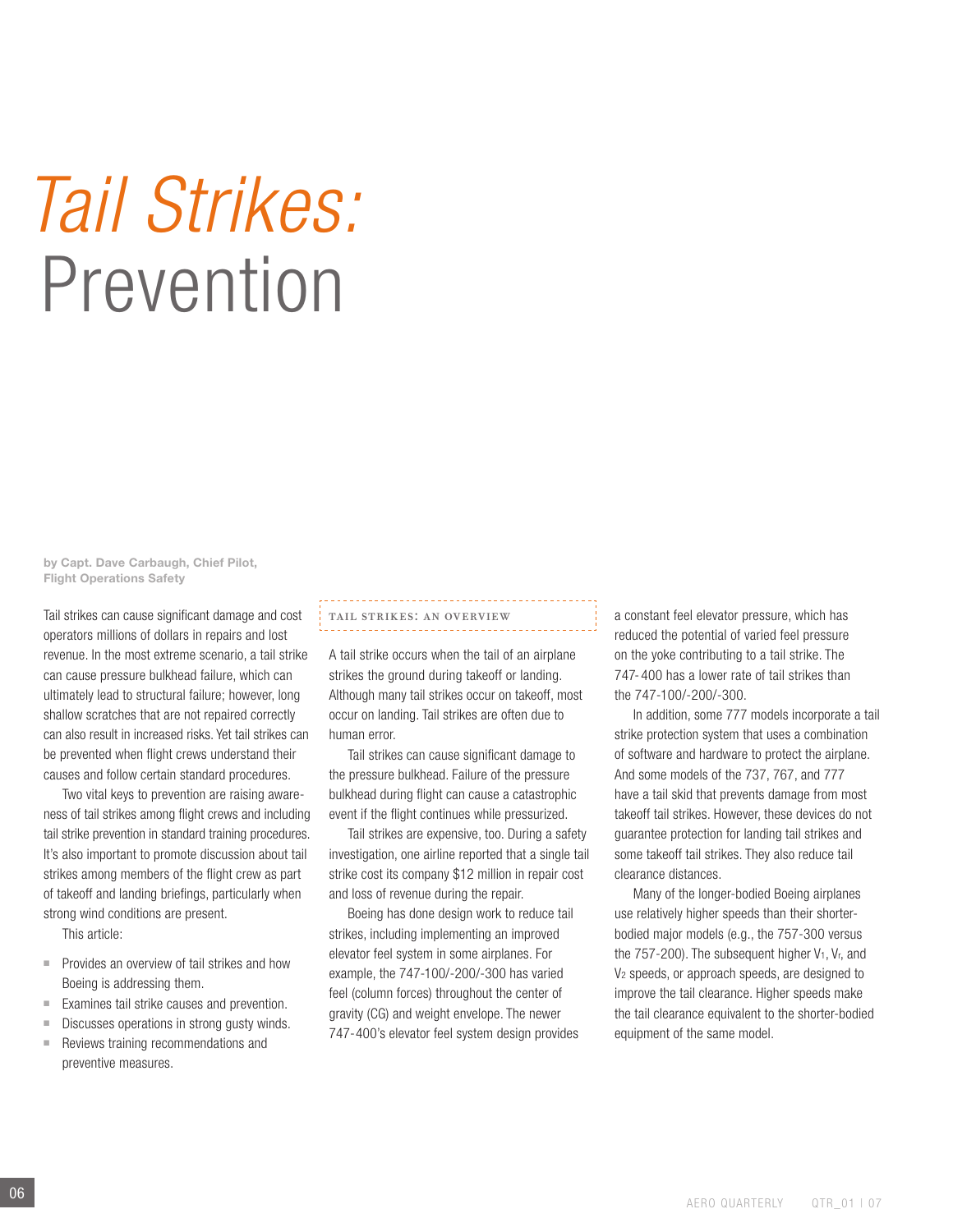Regardless of airplane model, tail strikes can have a number of causes, including gusty winds and strong crosswinds. But environmental factors such as these can often be overcome by a well-trained and knowledgeable flight crew following prescribed procedures. Boeing conducts extensive research into the causes of tail strikes and continually looks for design solutions to prevent them, such as an improved elevator feel system. Enhanced preventive measures, such as the tail strike protection feature in some Boeing 777 models, further reduce the probability of incidents.



*strikes the ground during landing and are preventable.* 

In this incident, the crew made an error and calculated takeoff data incorrectly. this resulted in an early rotation.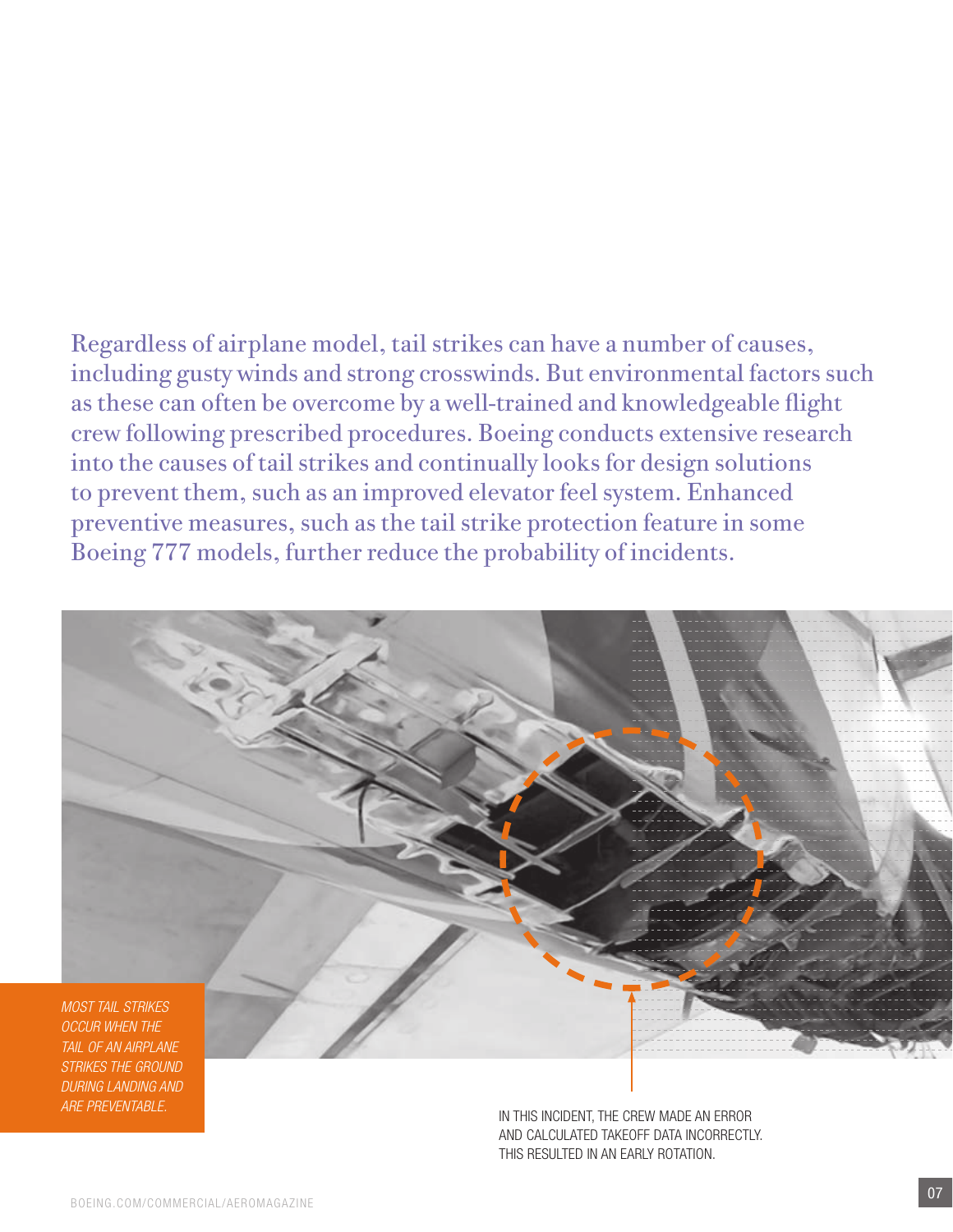#### *Figure 1*

| Model   | Flap | Liftoff<br>Attitude (deg) | Minimum Tail<br>Clearance [inches (cm)] | <b>Tail Strike</b><br>Pitch Attitude (deg) |
|---------|------|---------------------------|-----------------------------------------|--------------------------------------------|
| 747-400 | 10   | 10.1                      | 39 (99)                                 | 12.5                                       |
| 747-400 | 20   | 10.0                      | 40 (102)                                | 12.5                                       |

*This diagram indicates the effect of flap position on liftoff pitch attitude as well as minimum tail clearance during takeoff. The minimum tail clearance depicted is predicated on a no-wind, no-crosswind control, and constant rate of 2 to 3 degrees per second rate of rotation.*

Height above runway

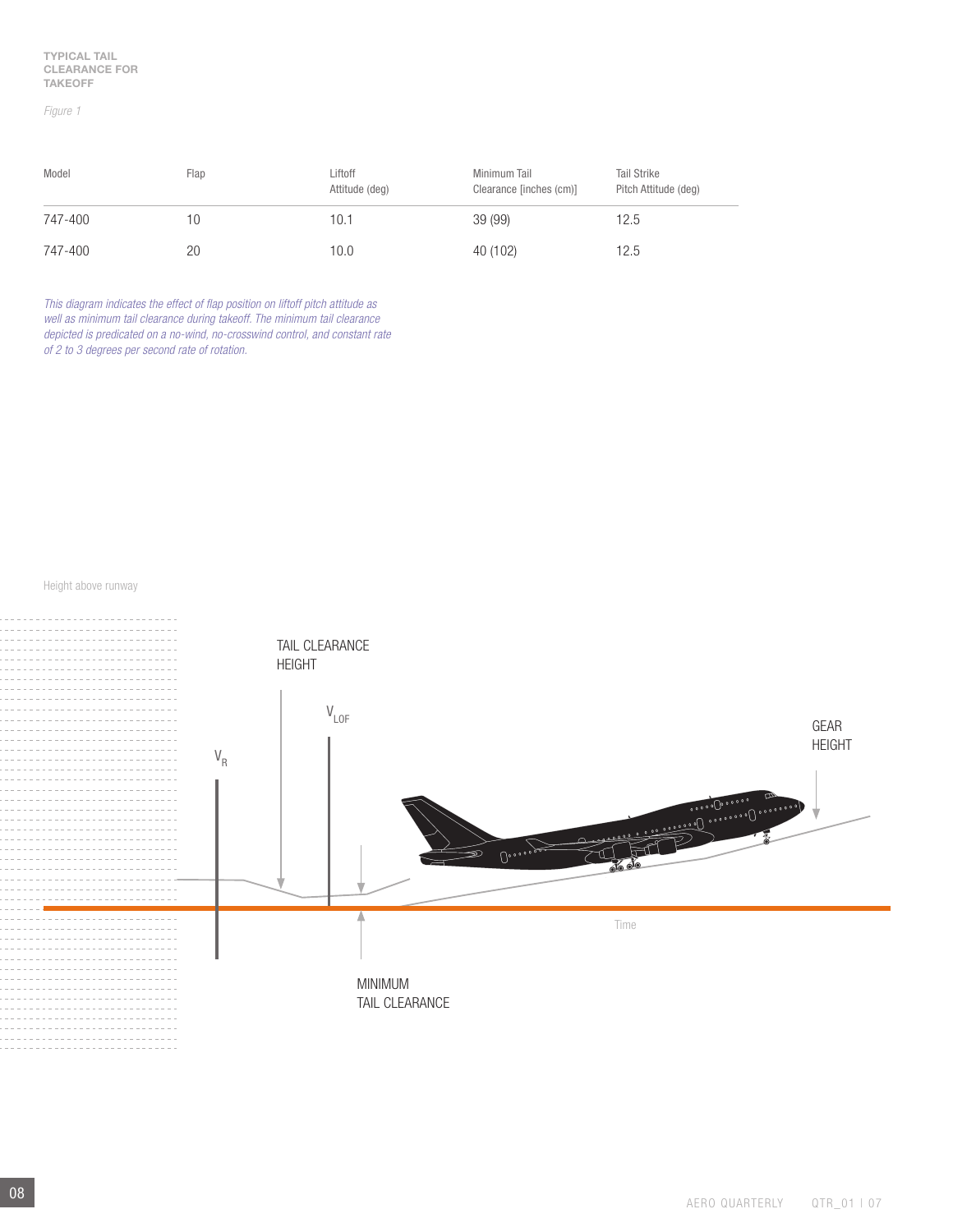#### *Figure 2*

| Model   | Flap  | Liftoff<br>Attitude (deg) | Minimum Tail<br>Clearance [inches (cm)] | <b>Tail Strike</b><br>Pitch Attitude (deg) |
|---------|-------|---------------------------|-----------------------------------------|--------------------------------------------|
| 747-400 | 10.20 | 10.6                      | 34 (86)                                 | 12.5                                       |

*When operating with an engine failed at V1 with only 75 percent of thrust available for a four-engine airplane or 50 percent of thrust available for a two-engine airplane, minimum tail clearance is reduced. If there is a crosswind, the aileron/ spoiler displacement will further reduce minimum tail clearance. In all cases, whether operating in one-engine or two-engine configuration during the rotation, a high average rate of rotation above what is recommended will further reduce minimum tail clearance.*

Boeing also works to reduce tail strikes through exhaustive takeoff testing, which is a part of certification for any new airplane program. During flight testing, takeoff test conditions are specifically designed to investigate the impact of early rotation, rapid rotation, no flare during landing, and long flare. During this testing, an acceptable margin per certification criteria is established for the design operational use of the airplane. In all cases, Boeing commercial airplanes meet or exceed the design certification criteria for takeoffs and landings, as well as for crosswind takeoffs and landings (see fig. 1). Criteria for engine-out takeoffs and landings are also evaluated (see fig. 2).

## causes and prevention

Takeoffs. A number of factors increase the chance of a tail strike during takeoff, including:

- Mistrimmed stabilizer.
- Improper rotation techniques.
- Improper use of the flight director.
- Rotation prior to V<sub>r</sub>:
	- Early rotation: Too aggressive, misinterpretation.
	- Early rotation: Incorrect takeoff speeds.
	- Early rotations: Especially when there is a significant difference between the  $V_1$  and  $V_r$ .
- Excessive initial pitch attitude.
- Strong gusty winds and/or strong crosswinds may cause loss of airspeed and/or a requirement for lateral flight control inputs that can deploy some flight spoilers, reducing the amount of lift on the airplane.

These factors can be mitigated by using proper takeoff techniques (refer to your operations manual for specific model information), including:

- *Normal takeoff rotation technique.* For current production airplanes, the feel pressure should be the same as long as the CG/weight and balance are done correctly. For most cases, there is no reason to be aggressive during rotation.
- *Rotating at the appropriate time.* Rotating early means less lift and less aft tail clearance.
- *Rotating at the proper rate.* Do not rotate at an excessive rate or to an excessive attitude.
- Using correct takeoff V speeds. Be sure to adjust for actual thrust used and be familiar with quick reference handbook and airplane operations manual procedures for takeoff speed calculations.
- *Consider use of greater flap setting* to provide additional tail clearance on some models.
- Use the proper amount of aileron to maintain wings level on takeoff roll.

During testing, an acceptable margin per certification criteria is established for the design operational use of the airplane. In all cases, Boeing commercial airplanes meet or exceed the design certification criteria for takeoffs and landings, as well as for crosswind takeoffs and landings. Criteria for engine-out takeoffs and landings are also evaluated.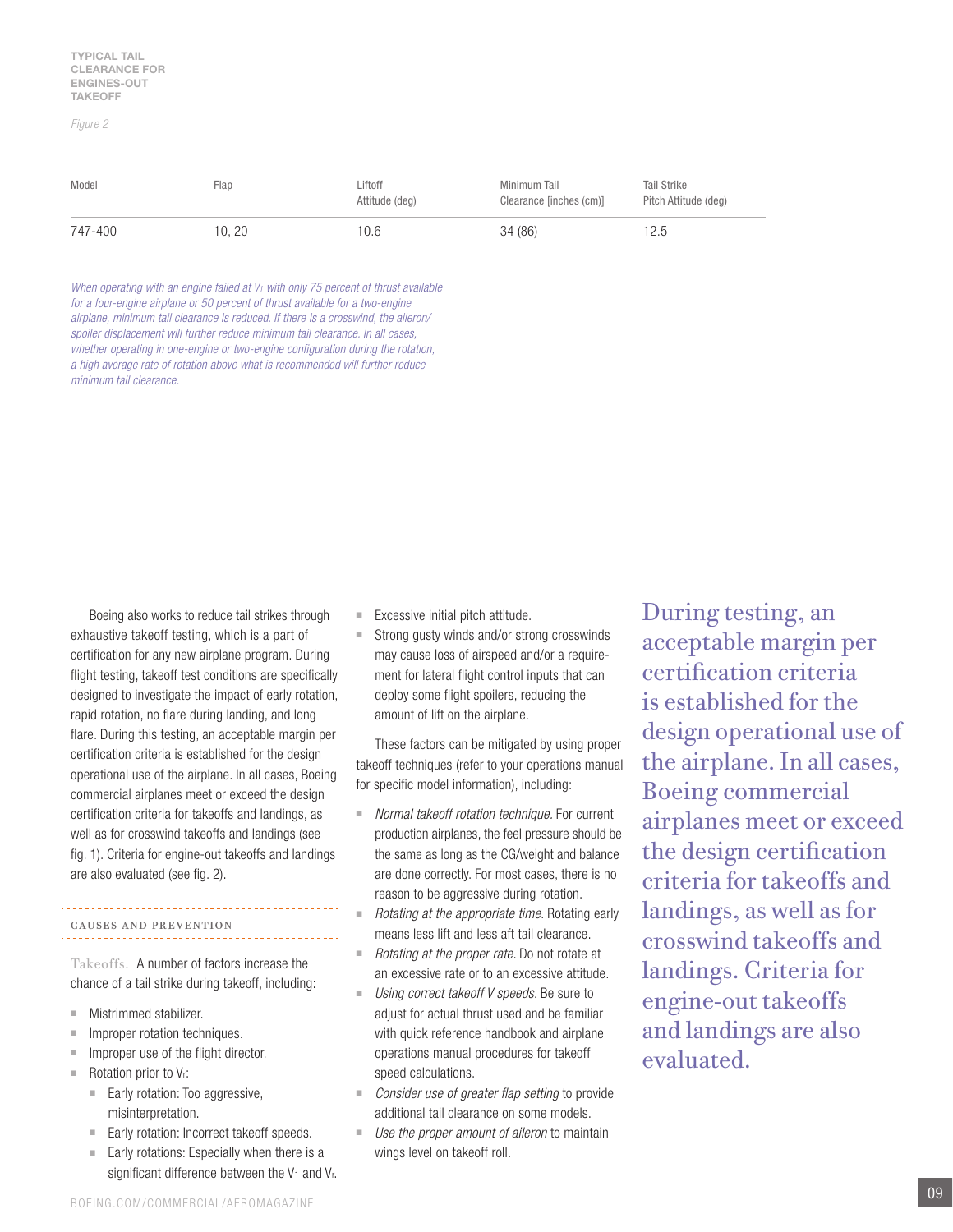Approximately two years ago, Boeing revised wording in all production model flight crew training manuals (FCTM) to incorporate input from industry and safety professionals regarding tail strikes during strong and gusty winds. The Boeing FCTM recommends that crews use thrust settings higher than the minimum required. The use of a higher takeoff thrust setting reduces the required runway length and minimizes the airplane exposure to gusty conditions during takeoff roll, rotation, liftoff, and initial climb.

Landings. Tail strikes on landing generally cause more damage than takeoff tail strikes because the tail may strike the runway before the main gear, damaging the aft pressure bulkhead. These factors increase the chance of a tail strike during landing:

- Unstabilized approach.
- Holding airplane off the runway in the flare.
- Mishandling of crosswinds.
- Overrotation during go-around.

Techniques that can reduce the chance of a tail strike during landing include:

- $\blacksquare$  Maintain an airspeed of V<sub>ref</sub>  $+$  5 knot minimum to start of flare and fly the approach at the "specified target airspeed."
- The airplane should be in trim at start of flare; do not trim in the flare or after touchdown.
- Do not "hold the airplane off" in an attempt to make an excessively smooth landing.
- Use only the appropriate amount of rudder/ aileron during crosswind approaches and landing.
- Immediately after main landing gear touchdown, release the back pressure on the control wheel and fly the nose wheel onto the runway.
- Do not allow pitch attitude to increase after touchdown.

Do not attempt to use aerodynamic braking by holding the nose off the ground.

Sometimes the best option for the approach is a go-around. It is important that the culture within the airline promote go-arounds when needed without punitive measures.

## Operations in strong, gusty winds

Tail clearance is reduced during takeoffs performed in strong gusty winds and crosswinds because of the lift loss incurred by flight control inputs, primarily spoilers. With very large inputs, this loss can be significant (see figs. 3 and 4).

Approximately two years ago, Boeing revised wording in all production model flight crew training manuals (FCTM) to incorporate input from industry and safety professionals regarding tail strikes during strong and gusty winds. The Boeing FCTM recommends that crews use thrust settings higher than the minimum required. The use of a higher takeoff thrust setting reduces the required runway length and minimizes the airplane exposure to gusty conditions during takeoff roll, rotation, liftoff, and initial climb.

Pilots can take a number of steps to reduce the possibility of tail strikes during takeoff in gusty winds or strong crosswinds, including:

- Momentarily delaying rotation during the gust. As airspeed fluctuates back and forth (what is sometimes referred to as "bounce"), ensure that the airplane starts rotation at a speed that averages above rotate speed.
- Using a normal rate of rotation, but not a greater rate of rotation than normal. This faster rate may be a tendency if the airplane is slow to liftoff due to airspeed stagnation.
- Limiting wheel input to that necessary to maintain wings level. Pre-setting too much aileron increases drag and reduces lift with higher probability of cross control and reduced tail clearance margins. When safely airborne, smoothly transition from the slip by slowly releasing the rudder while maintaining desired track.
- Avoiding the tendency to quickly rotate the airplane off the ground during rotation in these wind conditions. Gusts up to 20 knots have been noted in the review of tail strike incidents.
- Rotating on the conservative side of gusts. Use normal rate of rotation a bit on the side of a slower versus faster rotation, similar to the engine-out case noted earlier.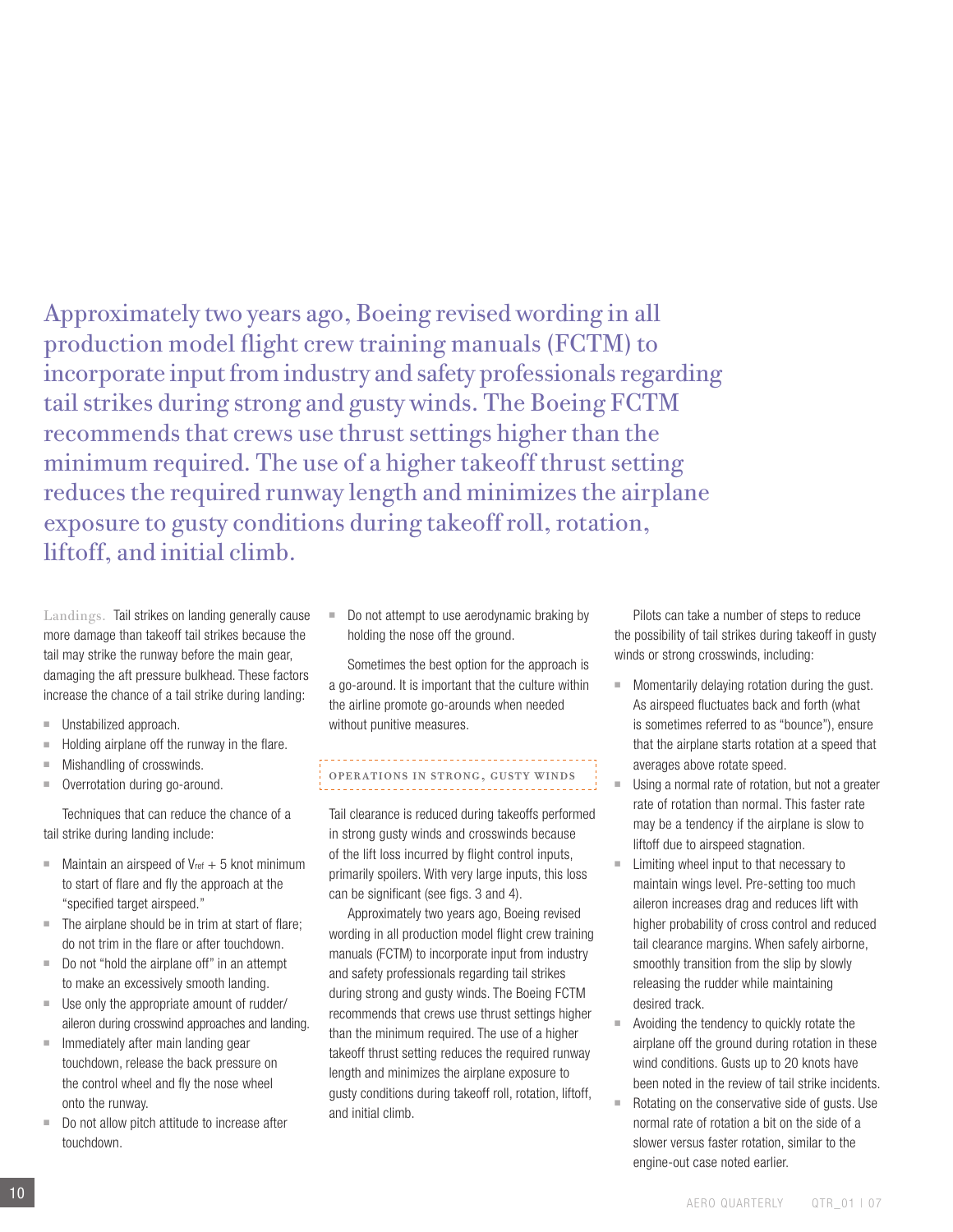#### TAIL STRIKE COMPARISON *Figure 3*

RADIO **ALTITUDE** (FEET)

**TAKEOFF** AIRSPEED #1 (KNOTS)

TAKEOFF AIRSPEED #2 (KNOTS)

**PITCH ATTITUDE** (DEGREES)

PITCH **RATE** (DEG / SEC)

ELEVATOR DEFLECTION (DEGREES)



Takeoff #1 (Normal) Takeoff #2 (Tail Strike)

**CONTROL** WHEEL POSITION (DEGREES)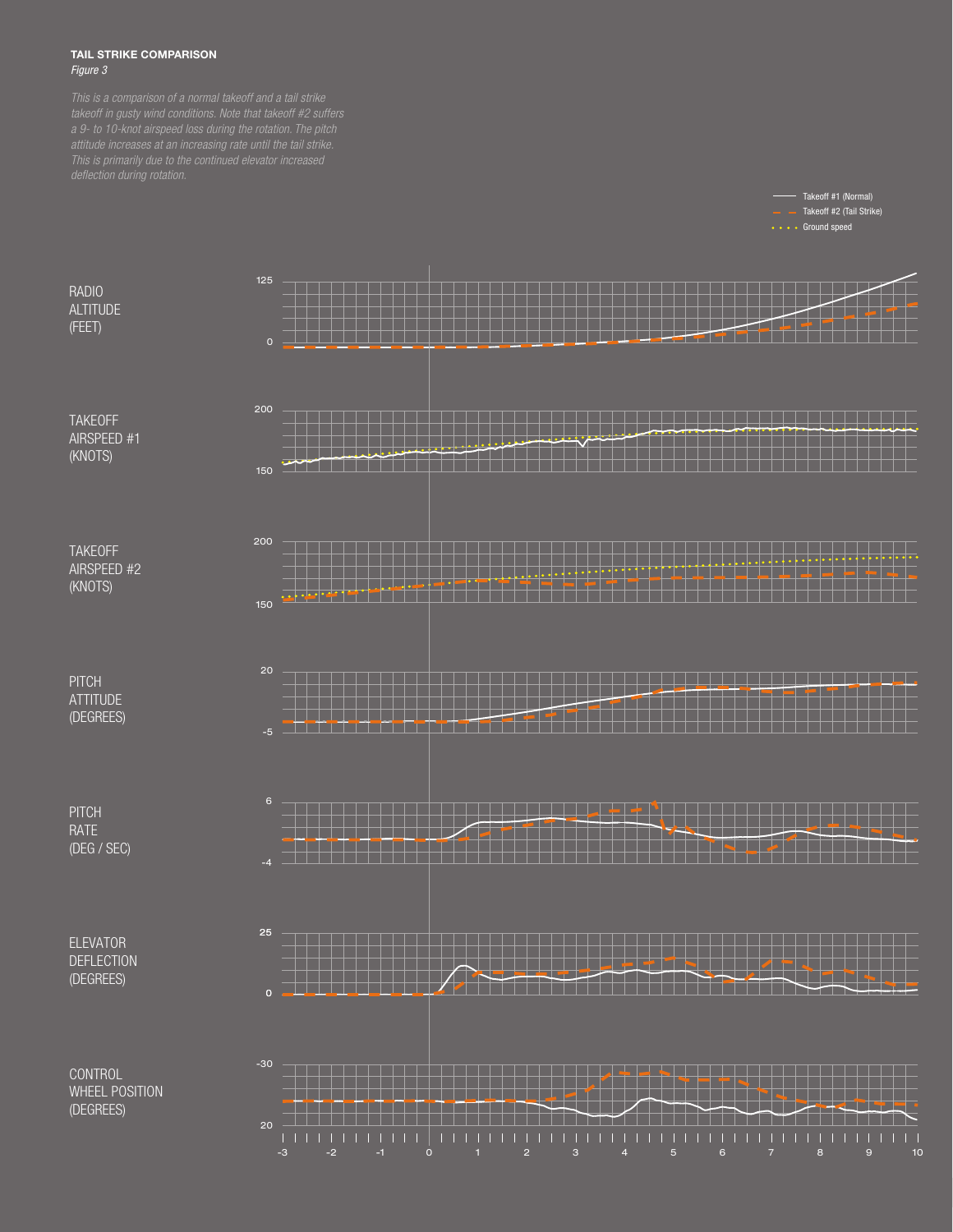#### aft body clearance **BREAKDOWN** *Figure 4*

*Guidelines that relate to Boeing airplanes show that airspeed loss, lateral control deflection, a greater than average pitch rate, and a maximum pitch rate in excess of 4 degrees per second all contribute to reduced tail clearance margins. The numbers change, but the concepts hold true for other models.*

| Factor                      |                                                    | Incremental Difference<br>from Nominal                          | <b>Reduction in</b><br><b>Aft Body Clearance</b> |
|-----------------------------|----------------------------------------------------|-----------------------------------------------------------------|--------------------------------------------------|
| Airspeed loss               |                                                    | Each 1 knot below the nominal liftoff speed                     | $=$ 2.8 inches $\dagger$                         |
| - ACL from lateral controls |                                                    | Each 0.1 of $(-\Delta CL)$ from lateral controls                | $=14$ inches                                     |
| Pitch rate*                 |                                                    |                                                                 |                                                  |
| Fither/Or                   | Average pitch rate to<br>10 degrees pitch attitude | Each 0.1 deg/sec in the average<br>pitch rate above 2.5 deg/sec | $=$ 2.8 inches $^{\dagger}$                      |
|                             | Maximum pitch rate                                 | Each 0.1 deg/sec above 4.0 deg/sec                              | $=1.3$ inches                                    |

\* *If the maximum pitch rate up to the point of contact was less than 4.0 deg/sec, the average pitch rate corrections are used. If the maximum pitch rate up to the point of contact was above 4.0 deg/sec, then the maximum pitch rate correction should be used. In all cases, only one method or the other is employed.*

† *For these increments, the relationship holds for both positive and negative contributions, i.e., an* increase *in liftoff speed by 1 knot would* increase *the aft body clearance by 2.8 inches, and each 0.1 deg/sec of average pitch rate* below *2.5 deg/sec would* increase *aft body clearance by 2.8 inches.*

If, after reaching the normal takeoff attitude, the airplane is not airborne, avoid the tendency to increase rotation rate. Either slow or momentarily stop rotation rate. Many tail strikes on takeoff occur when or just after the main gear is airborne.

#### Training recommendations and preventive measures

Tail strikes can be prevented. The most effective means of prevention is a training program that reinforces proper takeoff and landing procedures. There are a number of steps both management and flight crews can take to help prevent tail strikes.

#### Management:

- Ensure instructors and evaluators stress proper landing and takeoff techniques during all training and evaluations.
- Make "tail strike prevention" part of the safety program through posters, briefings, videos, computer-based training, and other elements which are available from Boeing Field Service representatives.
- Make tail clearance measuring tools available in the simulator for all takeoffs and landings during simulator training and evaluations and provide feedback to crews.
- Use a self-measuring tail strike operational tool in the airline's fleet (see "Crew" section).
- Ensure that flight operational quality assurance programs are not used as a punitive device.

#### Crew:

- Adhere to proper takeoff and landing techniques.
- Never assume-double-check the takeoff data, especially if something doesn't look right. Coordinate insertion of the zero fuel weight (ZFW) in the Flight Management Computer with another crew member. Double-check data with the load sheet. Inaccurate (low) ZFW entries have caused significant tail strikes.
- Know your airplane—have an idea about the approximate takeoff and approach speeds.
- When setting airspeed bugs, always do a "reasonable check."
- Be aware of the differences between models and types, especially when transitioning from other equipment.
- If a tail strike occurs, follow the checklist.